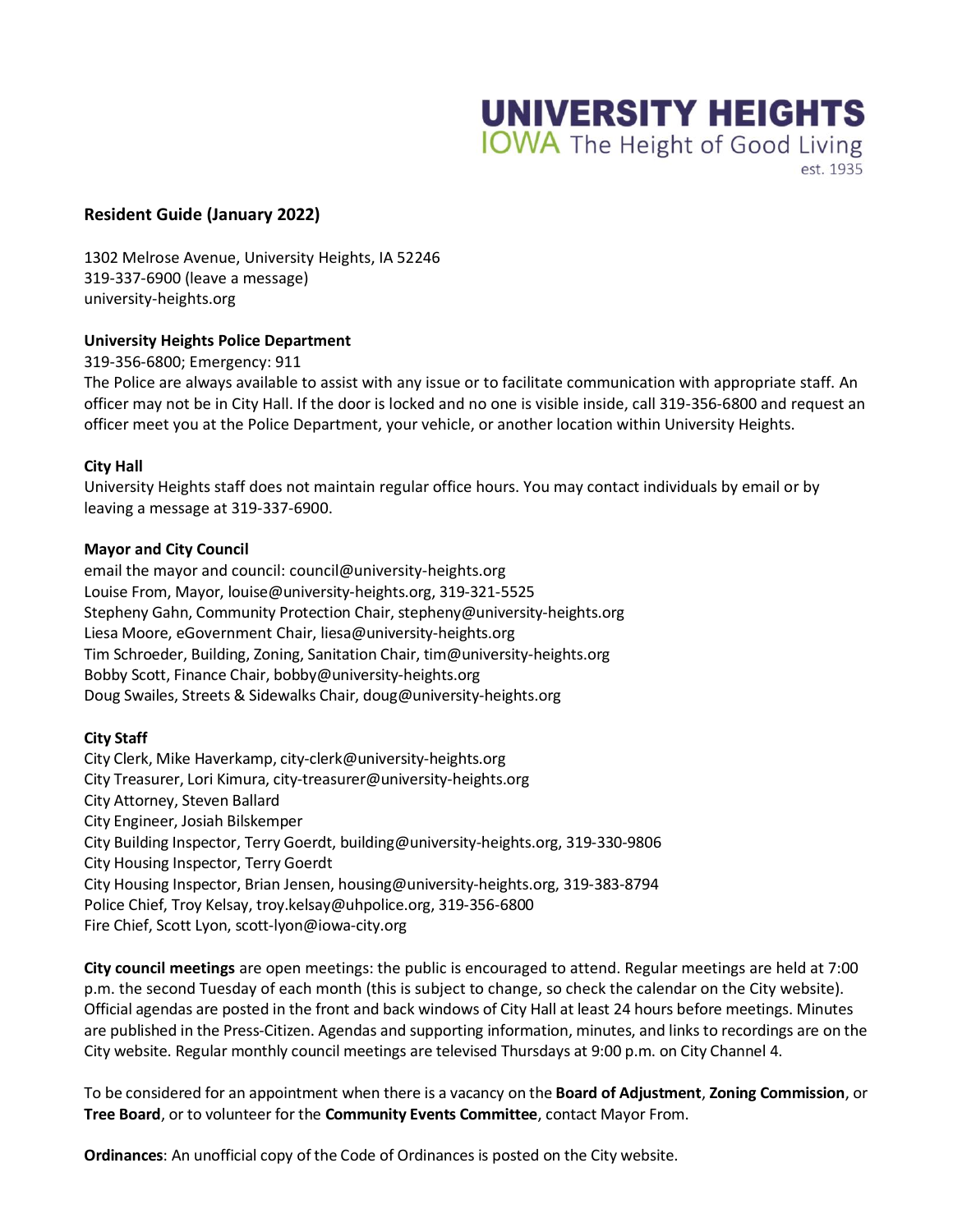**Rental housing** requires a permit. Check the City website for information. If you have concerns or issues, contact a council member, city staff member, or the mayor.

# **Parking in University Heights:**

- No parking at any time on lawns (other than when allowed for Iowa home football game days).
- No parking at any time between the street and sidewalk.
- Do not block or partially block sidewalks.
- No parking on interior sidewalks and walkways.
- No overnight street parking (other than permit-only spaces on Marietta).

To avoid tickets, **arrange temporary parking** (such as for workers at your home or party attendees) in advance. Contact the University Heights Police Department by email or by phone at 319-356-6800 to inquire about options.

Residents of University Heights can purchase **annual permits for the diagonal spaces on Marietta**. Game day parking is excluded. Call the Police Department at 319-356-6800 to inquire about options.

**Parking violations** can result in your vehicle being ticketed or towed. If you have questions about a parking ticket you received, contact Chief Troy Kelsay. If you see a parking violation that needs to be addressed, call the Police Department at 319-356-6800.

**Leaves, grass clippings, and other lawn debris** may not be deposited on city streets, the curb/gutter area, or sidewalks when mowing/blowing grass and leaves. If you use a commercial lawn care service, be sure they understand this. For scheduled leaf vacuuming, pile leaves on the grassy right-of-way, not in the street. If there is a storm drain adjacent to your property, keep it clear of debris. Report clogged storm drains to the City either by email, telephone, or the "report a concern" form on the website.

### **Snow removal:**

- Property owners are responsible for clearing snow and ice from the public sidewalk within 24 hours of accumulation. The entire width of the sidewalk must be cleared down to the concrete. The property owner is liable for accidents due to failure to clear sidewalks.
- The City has the authority to remove snow/ice from sidewalks not cleared within the 24-hour period and to charge the cost to the property owner without prior notification.
- Persons are prohibited from placing snow/ice onto the property of another or onto public property. Persons are also prohibited from moving snow/ice across a street to deposit it onto the other side. Be sure to notify your snow removal contractor of this.

**Street snow removal services** are provided by Hawkeye Construction and Snow Removal; sand and salt are used.

- Do not blow or shovel snow into the street. This is a violation of Ordinance 97. Instead, angle your snowblower chute so snow is deposited in your yard.
- When snow is forecast and temperatures are expected to drop below 10 degrees, treat your driveway and sidewalk with ice melt before the precipitation begins to fall. This will help keep the snow and ice from freezing to the pavement, and it will be easier to remove.
- Avoid parking on the street when snowfall is expected so snowplows can more effectively clear the entire width of the street.
- Consider clearing snow away from storm drains (to help prevent flooding when temperatures rise above freezing) and fire hydrants (if you or your neighbors suffer a house fire, it is critical that the fire department can easily locate and access fire hydrants).
- Sand/salt in barrels placed around town is for use on icy patches that may form on streets.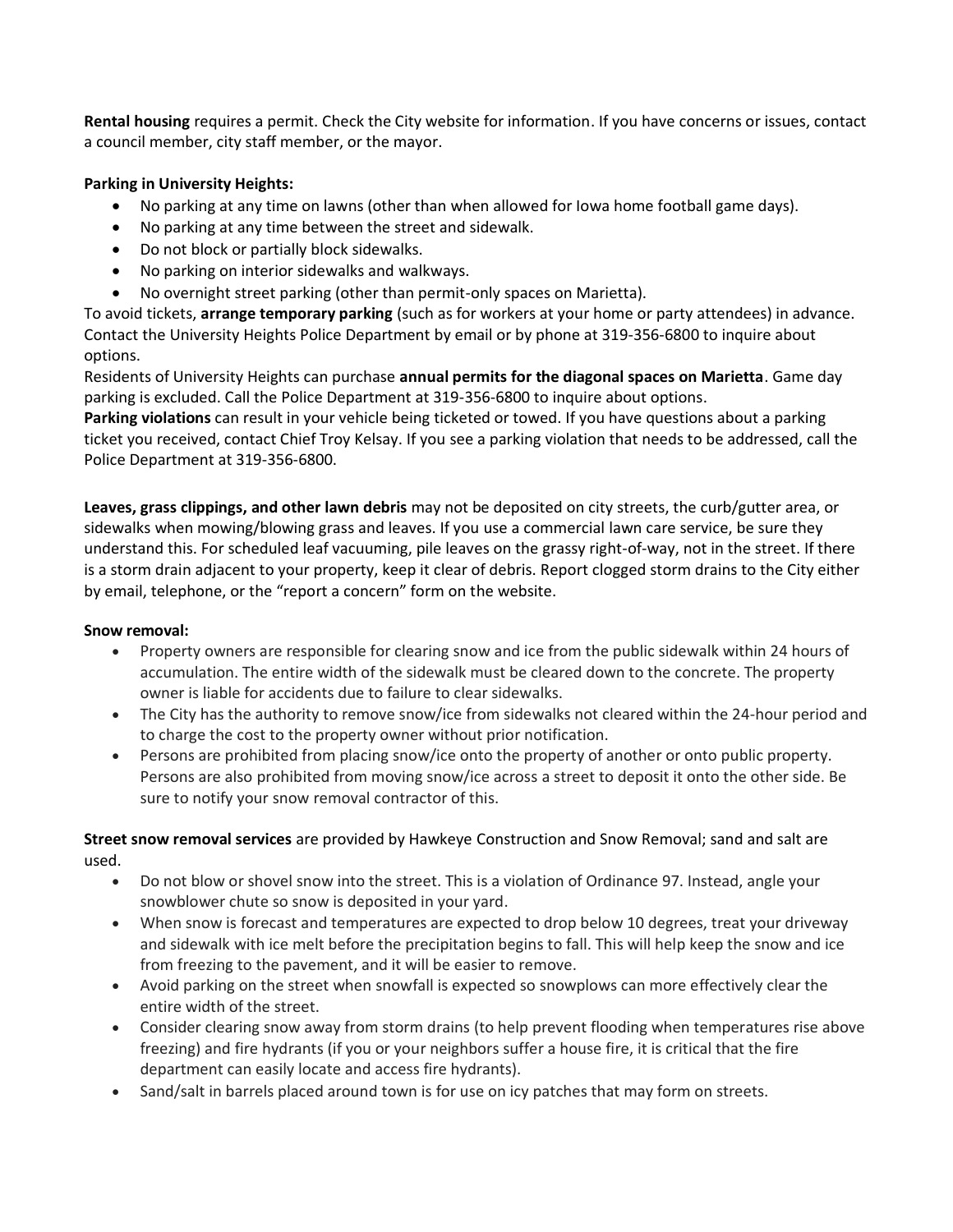**Sidewalk maintenance** is the responsibility of property owners. Before repairing broken or uneven areas, contact the city clerk. The City has the authority to make repairs and charge the cost to the property owner.

**The use of fireworks**in University Heights is prohibited; a violation may result in a \$250 fine.

**Yard signs** (political, garage sale, for sale, for rent, etc.) may only be placed on your property, not in the City right-of-way.

**Water Drainage**: Iowa law generally provides that the owners of land at higher elevations have easement rights over adjoining lands at lower elevations for the drainage of surface waters, and landowners who increase the quantity of water or change the flow of water onto lands of others may be held liable for resulting damage. These general principles of state law apply within the City limits of University Heights. Sump pump discharges are not to be directed in any way that can cause damage to city streets. Contact a council member or city staff member with questions or concerns.

**Undermining of Streets:** If you find holes emerging on your property that may indicate the undermining of city streets, notify the city clerk so they can be assessed and filled to help prevent erosion.

**Right of Way Excavation:** Before performing an excavation in the street or in the City right-of-way, an excavation permit is required. Contact the city clerk.

**A building permit** issued by the building inspector are required if a building if to be erected or altered. It is the responsibility of the property owner to contact the building inspector to ensure that required permits are obtained. Do not assume that a contractor will do this. Ordinances also regulate **fences** and **driveways**. If you are building or changing a fence or driveway, check with the city clerk or building inspector first; it is a good idea to alert adjacent neighbors also.

**Pets/Animals:** University Heights does not require pets to be licensed, but they must be vaccinated. It is the pet owner's responsibility to have pets under control. Dogs are not allowed off the owner's property without being leashed. Allowing a pet to cause damage or defilement to public or private property is a nuisance and is prohibited, so be sure to clean up after your pet. When walking, be considerate of neighbors and keep pets on the City rightof-way: don't allow your pet access to private property.

To report lost pets; animals at large; injured animals; animal bites; animal cruelty, abuse, or neglect; and other animal-related matters, contact the University Heights Police Department at 319-356-6800. You may take stray animals to the Iowa City Animal Care and Adoption Center.

**Vendor Ordinance (No. 81):** The display or sale of goods or services on any public property (parks, streets, alleys, sidewalks) is prohibited in University Heights. The ordinance also applies to private property in a residential zone, other than home occupations or personal garage sales allowed by the zoning ordinance. This ordinance also regulates sales of goods and services during Iowa home football games.

**Stormwater Regulations in University Heights:** Stormwater runoff occurs when precipitation from rain or snowmelt flows over the ground. Impervious surfaces like driveways, sidewalks, and streets prevent storm water runoff from naturally soaking into the ground. Pollutants accumulate on impervious surfaces between rainfall events. Stormwater can pick up trash, chemicals, dirt, and other pollutants and flow into a storm sewer system or directly into a local waterway. Anything that enters a storm sewer system is discharged untreated into the water bodies we use for swimming, fishing, and providing drinking water. Polluted stormwater runoff can have many adverse effects on plants, fish, animals, and people. **Report potentially hazardous spills or dumping to 319-356-6800.** The City website provides more information about the stormwater management program and what you can do to protect water quality.